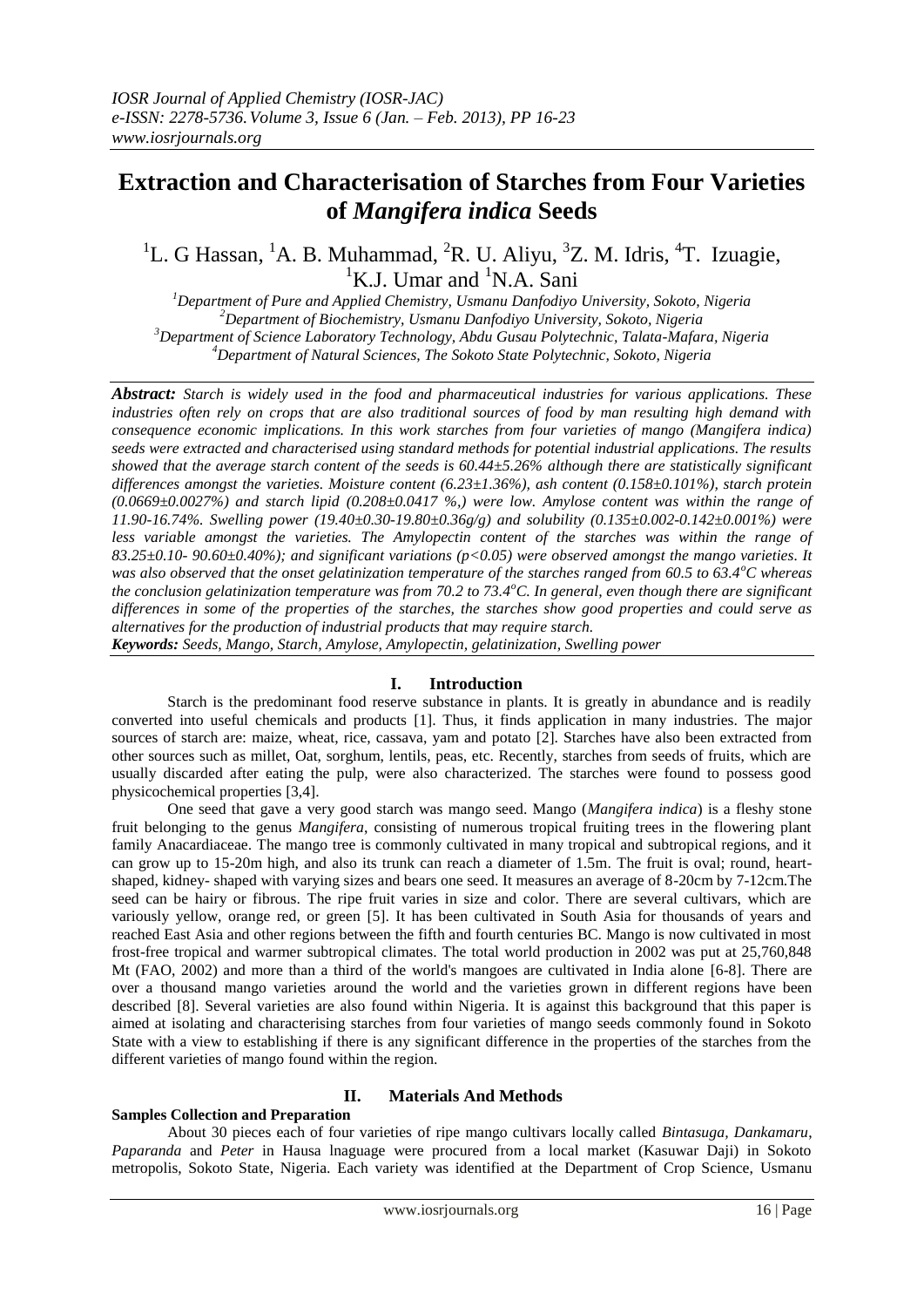Danfodiyo University, Sokoto. The samples were washed and peeled to recover the seeds. The outer casings of the seeds were removed manually and the embryos were washed and directly subjected to starch extraction.

#### **Analyses of Samples**

#### *Total starch content determination*

Total starch content of the seeds was determined as described by Ezeagu *et al.* [9]. Briefly, soluble sugars were extracted with ethanol (95%) and residual starch was then hydrolysed with perchloric acid into monosaccharides. The sugar was colorimetrically determined with phenol-sulphuric acid by means of a UV-VIS spectrophotometer (UVIKON 932,).

#### *Starch Isolation*

The recovered embryos of the samples were cut into small pieces and steeped in 0.16% aqueous solution of sodium hydrogen sulphite for 24 hrs at  $50^{\circ}$ C for preservation. The solution was decanted, and the samples were ground in a laboratory blender. The ground slurry was screened through muslin cloth where it was left and washed thoroughly with distilled water. After 1 hr, the supernatant was decanted from the filtrate and the settled starch layer was re-suspended in distilled water and centrifuged at 2800 rpm for 5min.The upper nonwhite layer of the residue was scraped off and the white layer was re-suspended in distilled water and centrifuged. This was repeated 4 more times and finally the starch was then collected and dried at  $50^{\circ}$ C for 6 hrs in an oven [10].

### *Proximate analysis of starch*

#### *(a)Moisture Content Determination*

This was determined using the method described in Ezeagu *et al.* [9] and Lee *et al.* [11](2007).

#### *(b)Total Ash Determination*

Ash content was estimated by the measurement of the residue left after combustion of 2g of starch in a silica dish at  $450^{\circ}$ C and the percentage of ash was calculated relative to the amount of sample combusted [12].

#### *(c)Starch Protein Determination*

This was done by first determining nitrogen content by the standard micro-Kjeldahl method using a digestion apparatus (Kjeldatherm System KT 40) and a titration system as described in AOAC [13].

#### *(d)Starch lipid Determination*

This was assayed by extraction of the lipid with petroleum ether (boiling point  $40^{\circ}$ -  $60^{\circ}$ C) using a Soxhlet extractor as described in Ezeagu *et al.* [9].

#### *Amylose Content Determination*

This was determined by using the method of Williams *et al*. [14]. Briefly, 0.10g of the sample was weighed into a 100 cm<sup>3</sup> volumetric flask and 1 cm<sup>3</sup> of 99 % ethanol and 9 cm<sup>3</sup> of 1 M sodium hydroxide solution were carefully added. The contents were mixed thoroughly and the sample solution was heated for 10 mins in boiling water to gelatinize the starch. After cooling the solution was made up to the mark with distilled water and shaken thoroughly. Five  $(5)$  cm<sup>3</sup> of the starch solution in a 100 cm<sup>3</sup> volumetric flasks was treated with  $1.0 \text{ cm}^3$  of 1M acetic acid and  $2.0 \text{ cm}^3$  of iodine solution. The solution was diluted to the mark with distilled water And the absorbance was read using spectrophotometer at 620 nm. Absorbance of blank solution prepared accordingly was subtracted from that of the sample and amylose and amylopectin contents were calculated using equations (1) and (2) respectively:

Amylose content  $(\frac{6}{9}) = 3.06$  x absorbance x 20………… (1) Amylopectin (%) = 100 – % amylose content……………. (2)

#### *Granular Morphology*

Granular morphology was determined using an optical microscope (S-0009). The starch sample was suspended in glycerol to ensure uniformity of the test sample. One drop of the suspension was placed on a slide glass and then viewed under microscope at magnification of x1000 [15].

#### *Gelatinization temperature determination*

A 0.29%  $w/v$  suspension of the sample in water in a 25 cm<sup>3</sup> beaker was warmed in a water bath at 40<sup>o</sup>C. The temperature was then gradually raised and after every  $\sim 2^{\circ}$ C a samples was withdrawn and observed under a polarized microscope. The temperature at which the granules completely lost their polarization crosseswas recorded as gelatinization temperature [16].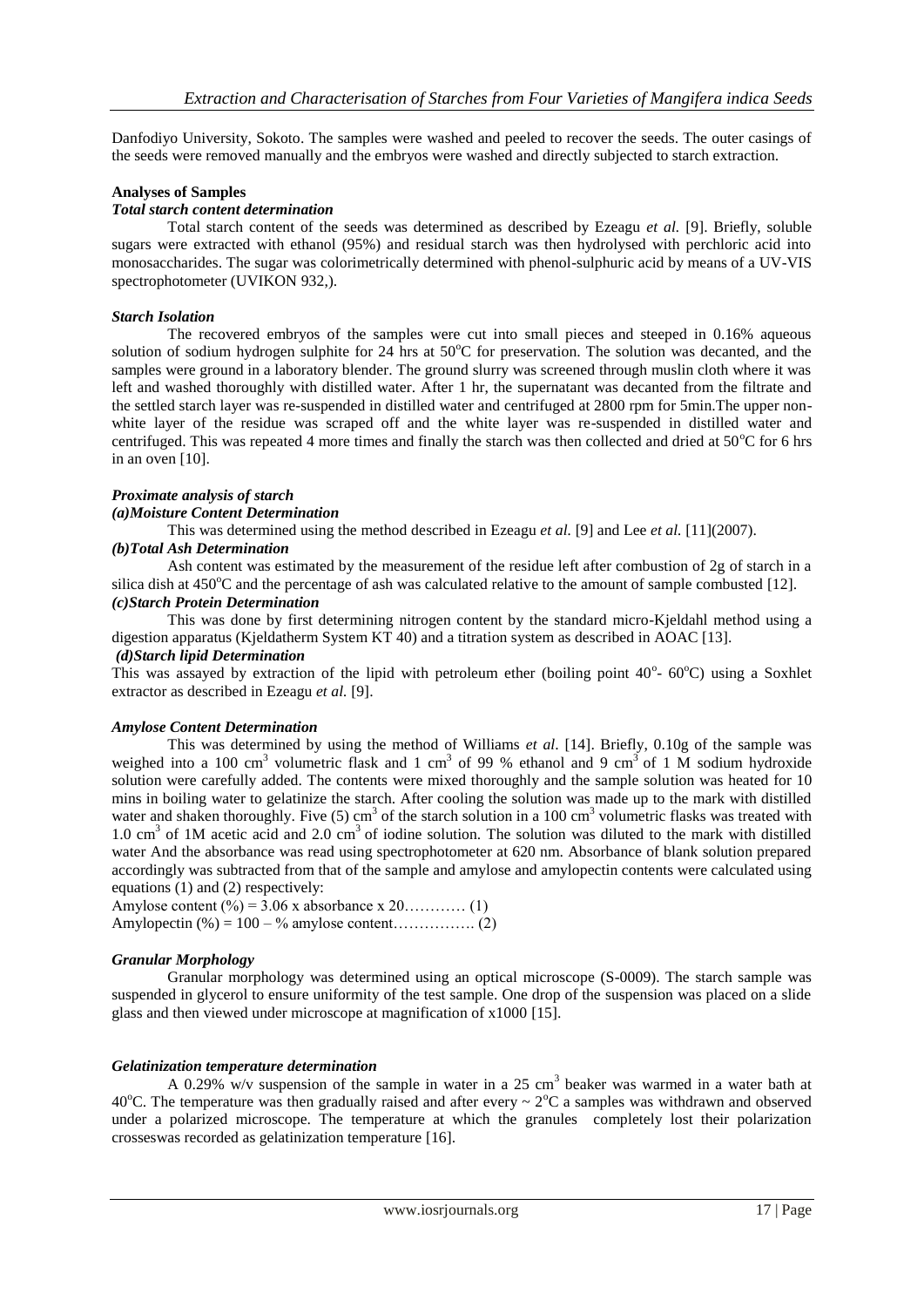#### *Determination of swelling power and solubility*

The method of Nadiha *et al.* [17]) was used in the determination of swelling power and solubility. Briefly,  $0.400g$  of starch sample in a centrifuge tube was treated with  $40 \text{ cm}^3$  of distilled water. The slurry was heated at 0, 50, 60, 70, 80, 85 and 90 $^{\circ}$ C in a water bath for 30 min. After cooling to room temperature, the solution was centrifuged at 3000 rpm for 15 min. The supernatant was carefully recovered, and the swollen starch sediment was weighed. Aliquot of the supernatant was then evaporated overnight  $(110^{\circ}C)$  and swelling

Such a system of the system, and the system is called the system of the system. The system is the following. The system of the system is given by:

\n
$$
Swelling power (g/g) = \frac{Weight of the system (g)}{Weight of the dry star of (g))}
$$
\nSolubility (%) = \frac{Weight of dry supernatant (g)}{Weight of the dry star of (g))} \times 100

\n3.100

\n4.100

#### *Water Binding Capacity Determination*

Water binding capacity (WBC) was determined according to the method described by Medcalf and Gilles [18] with a few modifications. About 1.000 g of starch was suspended in 20 cm<sup>3</sup> of distilled water and the suspension was agitated for 1 hour on a shaker after which it was centrifuged for 10 min at 2200 rpm. The supernatant was decanted and the starch deposit drained for 10 min and then weighed. Water binding capacity was calculated using equation  $(5)$ :

WBC  $(\%)$  = (Weight of drained starch – Weight of the container) x 100 ……………...5

#### *Starch Turbidity*

Starch turbidity was determined as described by Pereira and Hoover [19]. A 1 % aqueous suspension of the starch sample was heated in a water bath at 90  $^{\circ}$ C for 1 hour with constant stirring. The suspension was cooled to 30 °C for 1 hour. The sample was then stored for 4 days at 4 °C and turbidity was determined every 24 hour by measuring absorbance at 640 nm against a water blank with a Spectrophotometer.

#### *Amylose Leaching*

Fifteen milligrammes (15 mg) of starch sample was heated (55 to  $85^{\circ}$ C) in a calibrated tube for 30 min. The tube was then cooled at ambient temperature and centrifuged at 2000 rpm for 10min. The supernatant liquid  $(1 \text{ cm}^3)$  was withdrawn and amylose content was determined by the method of Chrastil [20].

#### *Statistical Analysis*

The numerical data obtained from various determinations are averages of triplicate observations. The data were subjected to statistical analysis using Minitab statistical software (Minitab Inc., USA).One-way Analysis of Variance (ANOVA) at  $\alpha = 0.05$  was used to compare the different mango varieties for any significant difference.

#### **III. Results And Discussion**

The results obtained from the analyses are presented in Tables 1 to 4; Figures 1 to 2 and Plates 1 to 3.

|  | Table 1: Proximate Analysis of Starches of Mango Varieties |  |  |  |
|--|------------------------------------------------------------|--|--|--|
|  |                                                            |  |  |  |

| 1 0010 11 1 10/11/11000 1 11101 1919 01 D.MIVIIV9 01 11101160 - 1 01101109 |                         |                          |                              |                            |
|----------------------------------------------------------------------------|-------------------------|--------------------------|------------------------------|----------------------------|
| <b>Mango Varieties</b>                                                     | Moisture $(\% )$        | Ash (%)                  | Protein $(\% )$              | Lipid $(\% )$              |
| Bintasuga                                                                  | $5.23 \pm 0.08$         | $0.17 \pm 0.08$          | $0.068 \pm 0.002$            | $0.23 \pm 0.03$            |
| Dankamaru                                                                  | $5.30+0.10$             | $0.07 \pm 0.03$          | $0.064 \pm 0.003$            | $0.18 \pm 0.03^{\text{a}}$ |
| Paparanda                                                                  | $6.00+0.50$             | $0.10 \pm 0.05^{\circ}$  | $0.069 \pm 0.003^{\circ}$    | $0.22 \pm 0.06$            |
| Peter                                                                      | $8.33 \pm 0.58^{\circ}$ | $0.290 \pm 0.02^{\circ}$ | $0.066 \pm 0.001^{\text{a}}$ | $0.20 \pm 0.05^{\text{a}}$ |

All values are the means of triplicate determinations expressed on dry weight basis  $\pm$  standard deviation. Columns with the same superscripts are significantly different  $(P<0.05)$ .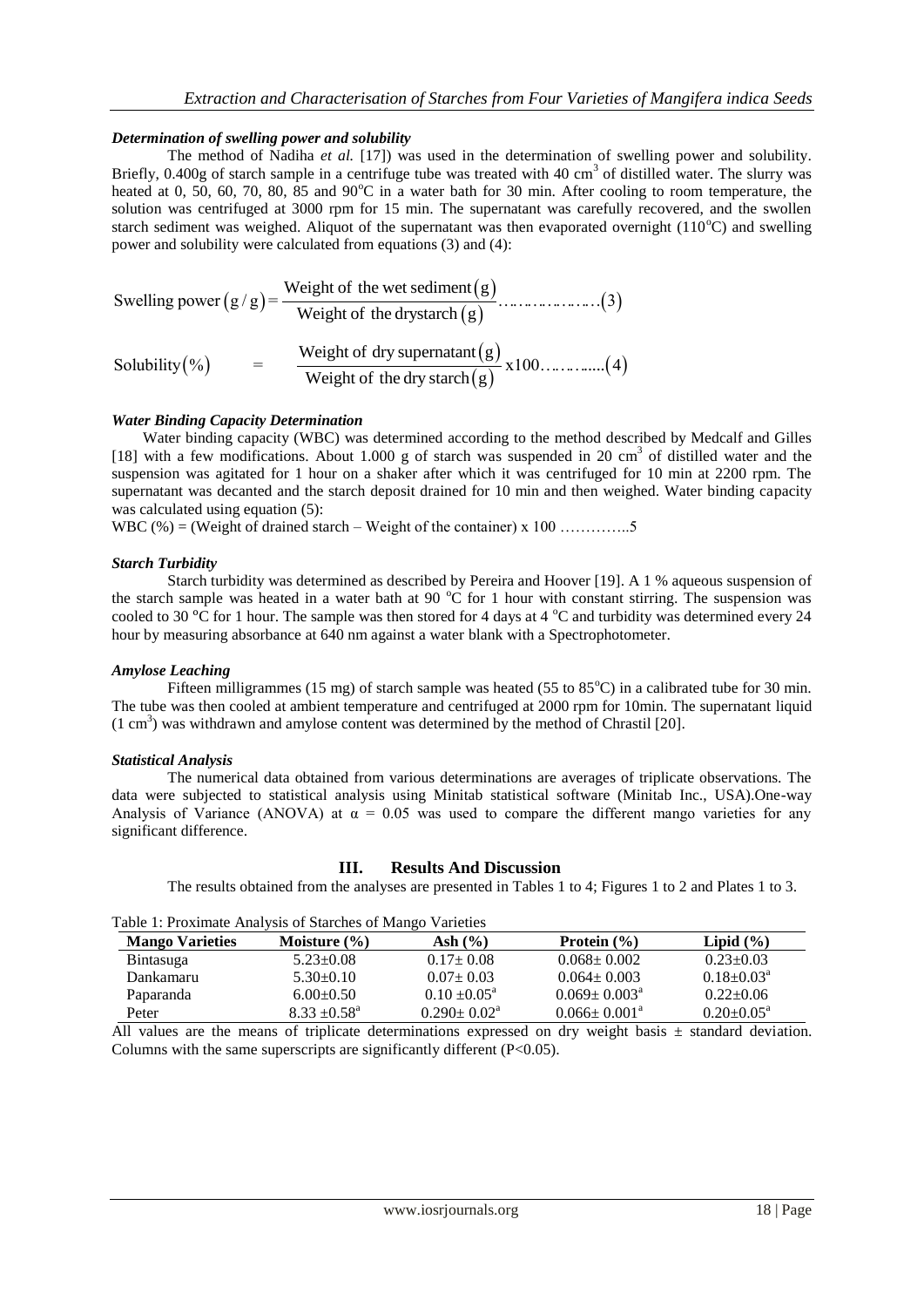|                                             | <b>Mango Varieties</b>       |                             |                    |                            |
|---------------------------------------------|------------------------------|-----------------------------|--------------------|----------------------------|
| <b>Sample</b>                               | <b>Bintasuga</b>             | <b>Dankamaru</b>            | Paparanda          | <b>Peter</b>               |
| Starch content $(\%)$                       | $59.50 \pm 1.21^{\circ}$     | $65.37 \pm 1.11$            | $64.10 \pm 1.10$   | $52.80 \pm 1.2^{\text{a}}$ |
| Amylose content (%)                         | $14.36 \pm 0.10$             | $16.74 \pm 0.10^a$          | $13.36 \pm 0.40$   | $11.9 \pm 0.30^a$          |
| Amylopectin content (%)                     | $85.64 \pm 0.10$             | $83.25 \pm 0.10^a$          | $86.64 \pm 0.40$   | $90.6 \pm 0.40^a$          |
| Swelling power $(g/g)$ at 85 <sup>°</sup> C | $19.40 \pm 0.30$             | $19.70 \pm 0.20$            | $19.80 \pm 0.36$   | $19.60 \pm 0.51$           |
| Solubility $(\%)$ at 85 $^{\circ}$ C        | $0.135 \pm 0.002^{\text{a}}$ | $0.142 \pm 0.001$           | $0.141 \pm 0.003$  | $0.144 \pm 0.001$          |
| Water Binding Capacity (%)                  | $74.97 \pm 0.15^{\text{a}}$  | $95.03 \pm 0.15^{\text{a}}$ | $84.93 \pm 0.12^a$ | $74.13 \pm 0.12^a$         |

Table 2: Physicochemical Properties of Starches of Mango Varieties

.

All values are the means of triplicate determinations expressed on dry weight basis ± standard deviation. Rows with the same superscripts are significantly different (P<0.05).

| Table 3: Gelatinization Properties of Starches of Mango Varieties |                     |                  |                    |                              |  |
|-------------------------------------------------------------------|---------------------|------------------|--------------------|------------------------------|--|
| <b>Mango Varieties</b>                                            | $T_{o} (^{\circ}C)$ | $T_n (^0C)$      | $T_c (^0C)$        | $T_c$ - $T_o(^{\circ}C)$     |  |
| Bintasuga                                                         | $62.30\pm0.15$      | $66.16 \pm 0.15$ | $71.69 \pm 0.12$   | $9.39 \pm 0.85$              |  |
| Dankamaru                                                         | $65.50 \pm 0.10^a$  | $65.10 \pm 0.10$ | $71.20 \pm 0.10$   | $10.70 \pm 1.02$             |  |
| Paparanda                                                         | $63.40 \pm 0.13$    | $68.47 \pm 0.12$ | $73.38 \pm 0.10^a$ | $9.98 \pm 1.02$              |  |
| Peter                                                             | $61.5 \pm 0.05$     | $65.03 \pm 0.05$ | $70.20 \pm 0.10$   | $8.70 \pm 0.98$ <sup>a</sup> |  |

All values are the means of triplicate determinations expressed on dry weight basis  $\pm$  standard deviation. Columns with the same superscripts are significantly different (P<0.05).

Where:  $T_0$  = onset temperature;  $T_p$  = temperature range and  $T_c$  = conclusion temperature



Figure 1: Amylose Leaching of the isolated starches at different temperatures.



Figure 2: Turbidity of the isolated starches after 72hours of storage.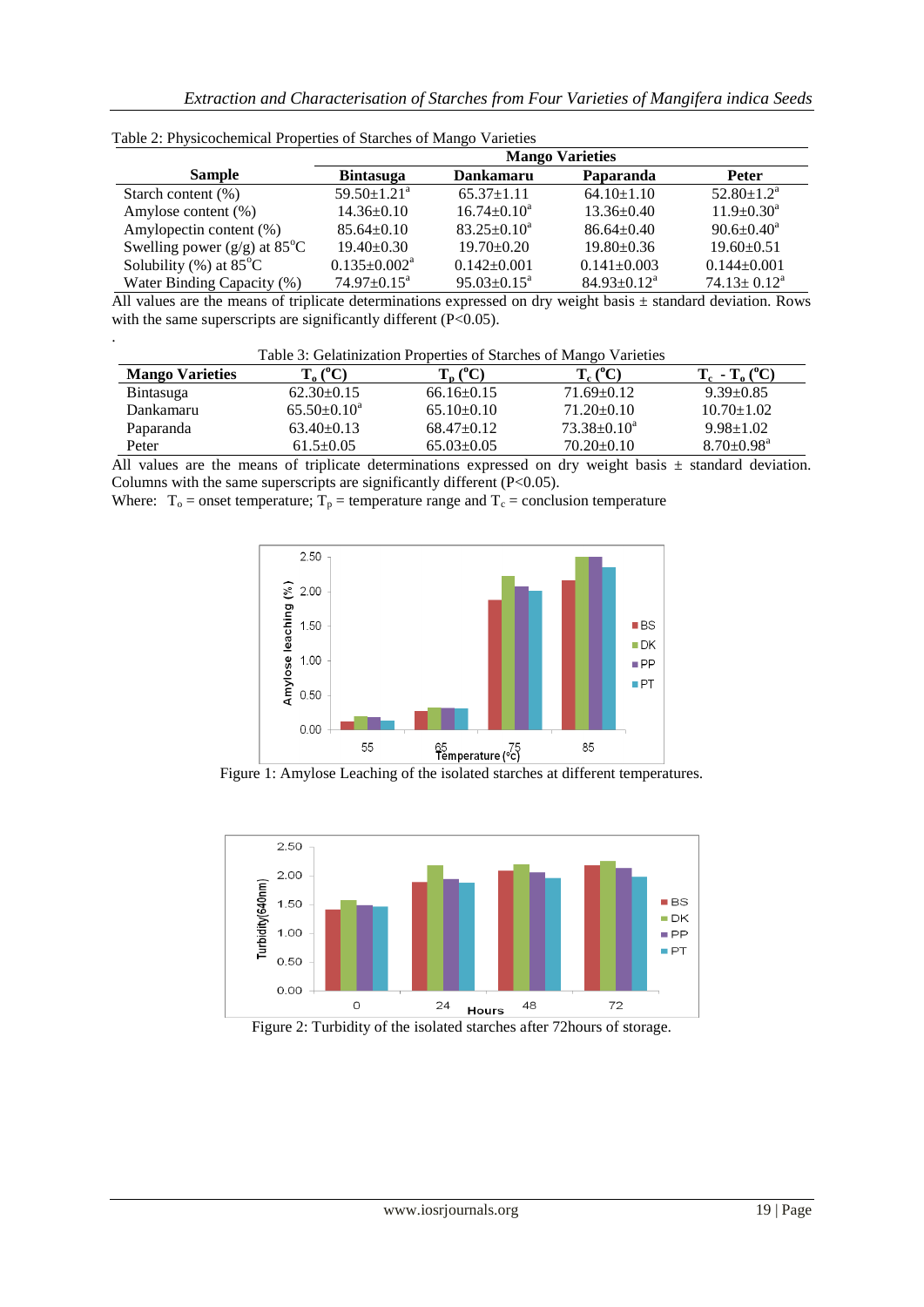



Plate 1: Optical micrographs of Bintasuga showing starch granular shapes at ×1000 magnification.



Plate 2: Optical micrographs of Dankamaru showing starch granular Shapes at ×1000 magnification.



Plate 3: Optical micrographs of Paparanda showing starch Granular Shapes at ×1000 magnification.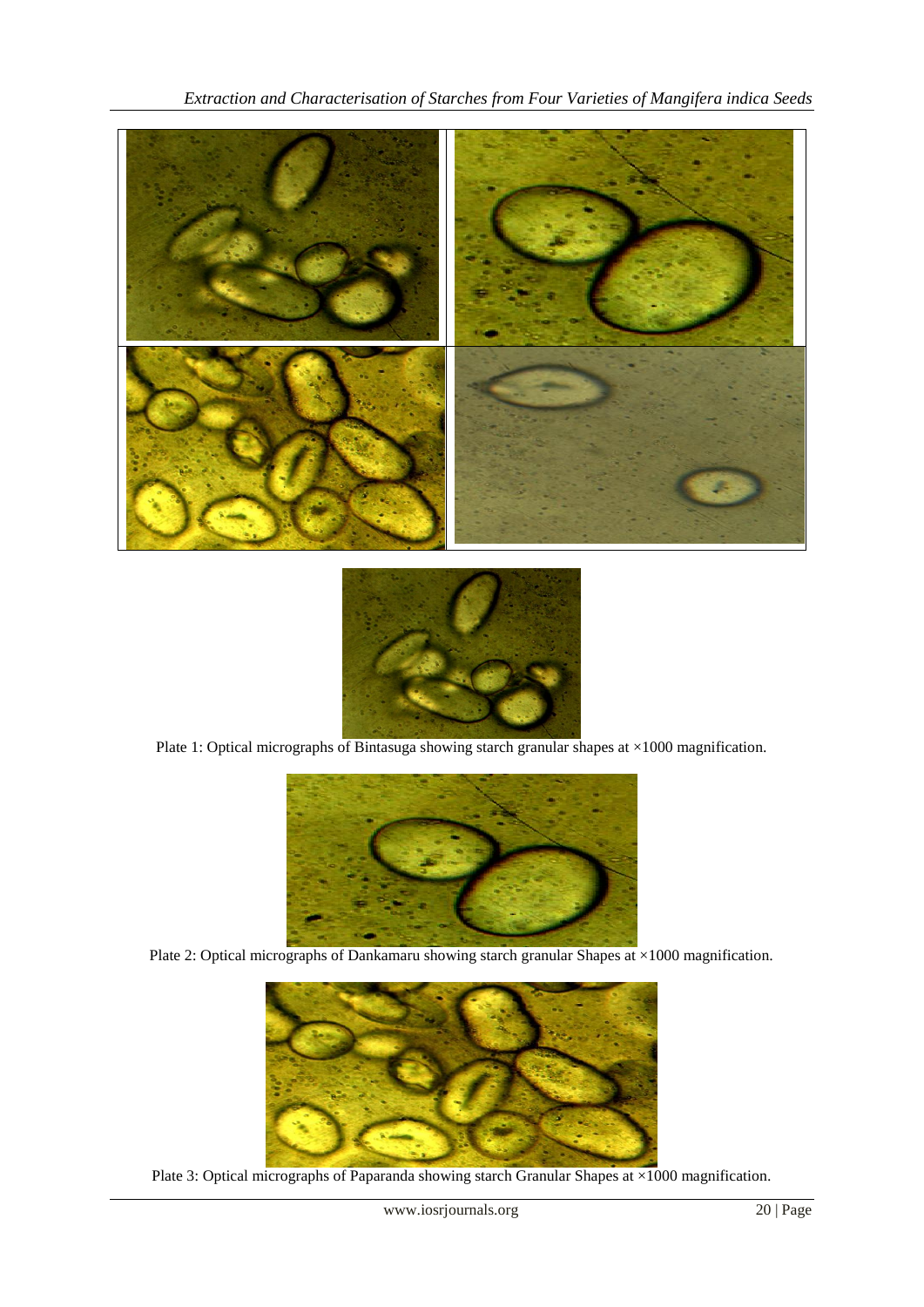

Plate 4: Optical micrographs of peter showing starch of granular shapes at  $\times$  1000 magnification.

#### *Moisture Content*

The results for residual moisture content of the isolated starches were low and similar to the results of on mango starch [3]. The result showed that the moisture content of Peter starch was significantly different from those of others varieties (P=0.005, F=42.29). The relatively low moisture content of the starches makes them easy to store at room temperature and less prone to colonization by organism degradation as shown for root, tuber and cereal starches [21, 22]; making them amenable for utilization in industries like the pharmaceutical industry that make use of low moisture content starches such as cereals starches. .

#### *Ash content*

 The ash content of the starch from the four varieties mangoes were higher than the values obtained by for *Mangifera indica* starches [3]. However, the ash content of Dankamaru, Bintasuga and Paparanda were significantly lower than 0.20 to 0.22% for Oat starches [23]. Also, values for Peter and Bintasuga were higher than 0.14% Rye starch [24] but values for Dankamaru and Paparanda were relatively lower. The result also showed that value for Dankamaru was within the range of 0.08 to 0.09% obtained for horse grams [12]

The ash content is an estimate of the total mineral content of the starch. Even though, the values for all the starches were low, those obtained for Paparanda and Peter significantly differed from others (P=0.005, F=42.29). The low ash content is an indication of the good quality of the starches, because high mineral content are sometimes used to retard the growth of certain microorganisms [21].

#### *Starch Protein*

The results obtained were within the range of values obtained by Uba *et al.* [3] and Lee *et al.* [11]. However, they were lower than 0.09% for Rye starch [24]. Values for Paparanda and Peter also differed significantly from others ( $(P=0.005, F=0.74)$ ). Low protein content is an indication of absence of endosperm protein which could affect the purity and crystallinity of the starche and as a result could adversely affect the physicochemical properties of the starches [25].

#### *Starch Lipid*

The lipid content of Dankamaru starch is significantly different from that of to Bintasuga, Paparanda and Peter ( $P < 0.05$ ). Generally, the results of the starch lipid contents of all the starches were very low (Table 1) and within the range of values reported in literature [3,11] but lower than the values obtained for Rye starch (0.24%) [24]. This is an indication of low lysophospholipid contents which could also affect the purity and composition of the starch and thus make starch isolation difficult [12].

#### *Amylose Content*

The amylose content of starch determines its properties (such as water binding capacity, thickening, gelling, etc) and as a result dictates most of its uses. The results obtained showed significant variations. The amylose contents for all isolated starches were lower than values reported for mango [3] and corn starches (16.9  $-25.3$ ) [26] but similar to amylose content of pulse starch (11.6 – 88%) although higher than that of Oat [23]. Thus, the starch could be applied in industries that produce thickeners, binders, etc [27].

#### *Swelling Power and Solubility*

The Swelling Power (at 85<sup>o</sup>C) is reported as a ratio of the volume of swollen starch granule to the volume of the dry starch Table 2. Although there was no significant difference between the swelling power of the starch from the seeds of the four varieties of mango  $(P > 0.05)$  the values are significantly higher than 17.26 to 18.00g/g obtained from Horse gram starch at  $85^{\circ}$ C [12] but lower than those reported for rice starch [28]. The solubility on the other hand was comparable to values for Horse gram starch [12].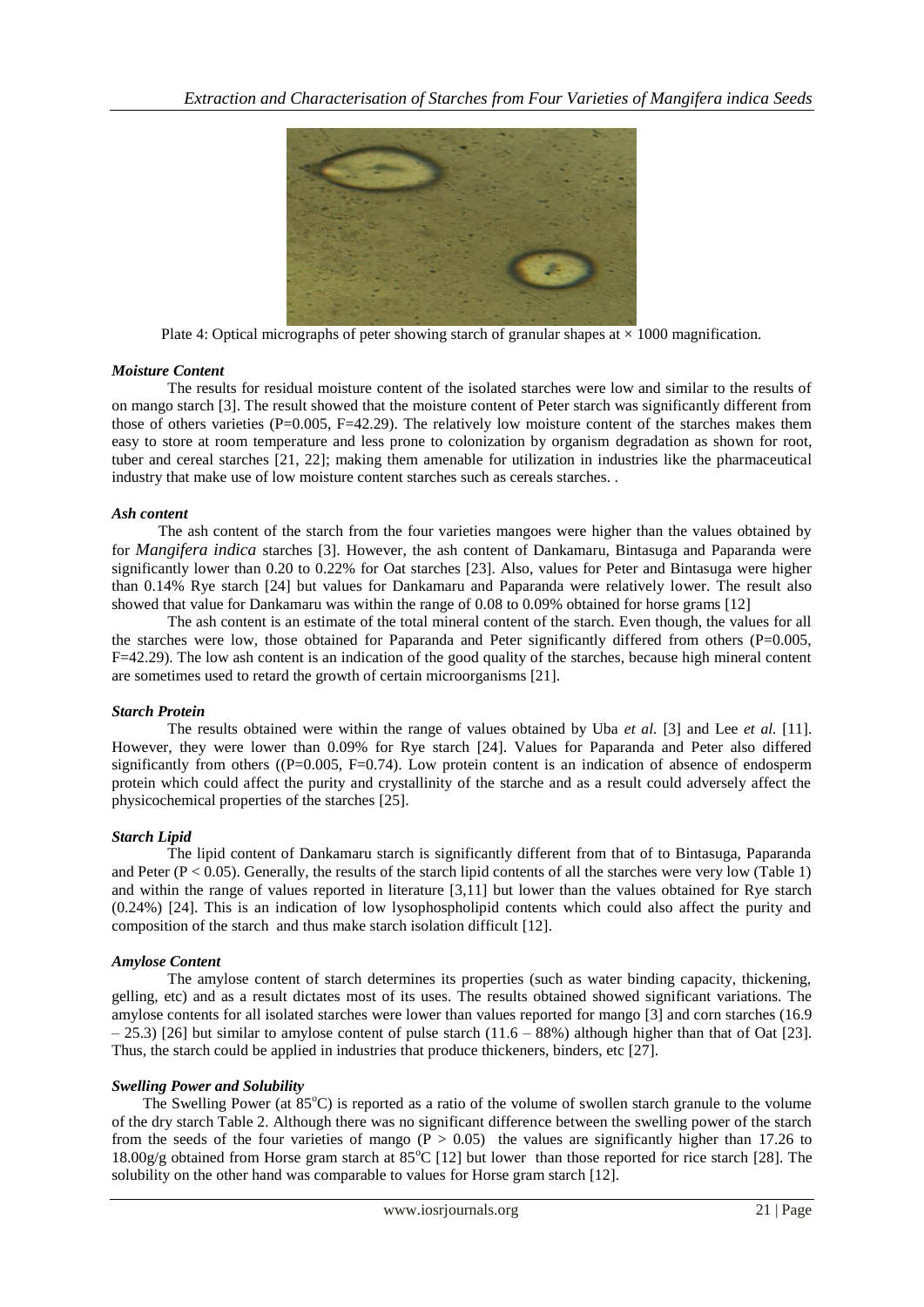#### *Water Binding Capacity*

 The water binding capacity refers to the total amount of water held by a starch gel under a defined condition [29]. The results obtained for all the starches show some variations with Dankamaru > Paparanda > Bintasuga > Peter. However, the values of the parameter from all starches were lower than those obtained from cereals, roots and tubers [22]. Water binding capacity is affected by the presence of minerals like phosphorus in starch such that starches having high phosphorus (especially cereal starches) tend to have high water binding capacity [30]. All the starches from seeds of the selected varieties of Mango had fairly good water binding capacity. Therefore, with minor modifications, could be used as substitute for cereal, root and tubers starches, since the amount of water taken up by starch is very important in food applications and in the production of super absorbent products like diapers [1].

#### *Turbidity*

The turbidity values of gelatinized starch suspensions from seeds of four varieties of mango observed that peter kernel starch paste showed lower turbidity values than other mango kernel starch pastes. The turbidity values of starch suspensions from all the seeds increased progressively during storage. The granule swelling, granule remnants, leached amylose and amylopectin chain lengths have been reported to be responsible for turbidity development in starches during storage [31]. The changes in turbidity during storage has been attributed to the interaction between leached amylose and amylopectin chains that lead to development of function zones, which might reflect or scatter a significant amount of light [19]. The turbidity value in the study did not change after 48 hrs of storage. This may be attributed to amylose aggregation and crystallization that are completed within the first few hours of storage while amylopectin aggregation and crystallization occur during later stages [32].

#### *Gelatinization temperature*

The results in Table 3 showed that the starches have an onset gelatinization temperature ranged from 60.5 to 63.4 $^{\circ}$ C, gelatinization temperature range from 8.70 to 10.70 $^{\circ}$ C and conclusion temperature ranged from 70.2 to 73.38 $^{\circ}$ C. The values for peter differ significantly at (P<0.05). These results are in agreement with the values reported for mango [3] and pulse starches [23]. The gelatinization property of starch is a determining factor in its functionality in food applications [33].

#### *Starch Granules*

The optical micrographs in Plates 1 to 4 show the presence of starch granules which are oval in shapes. The starch granules of the selected varieties of mango seeds compare well with the result of Uba *et al.* [3] and were observed to be similar to legume starch granule but different from corn, rice, wheat and potatoes starch granules.

#### *Amylose Leaching*

 The disruption of starch structure during heating results into release of amylose into the solution a process called amylose leaching. The amount of amylose can be quantified and it gives an insight into the behaviour of starch during heating. Increasing temperature results into high proportions of leached amylose ([34]. Dankamaru and paparanda showed high amylose leaching, whereas peter gave the lowest. This shows that the stability of the structure in these starches is almost the same with the exception of peter, making them applicable for the same functions.

#### **IV. Conclusion**

This study has shown that all the selected varieties of mango seeds (Bintasuga, Dankamaru, Paparanda, and Peter) contained significant amounts of starch. The study also shows that the starches from the four varieties exhibited differences in properties such as starch content, amylose, water binding capacity, and gelatinization properties. Specifically, in some instances, Dankamaru starch exhibited better properties over others. Thus even though there are significant differences in some of the properties of the starches from the selected varieties of mango, the starches showed good properties and could serve as alternatives for the production of industrial products.